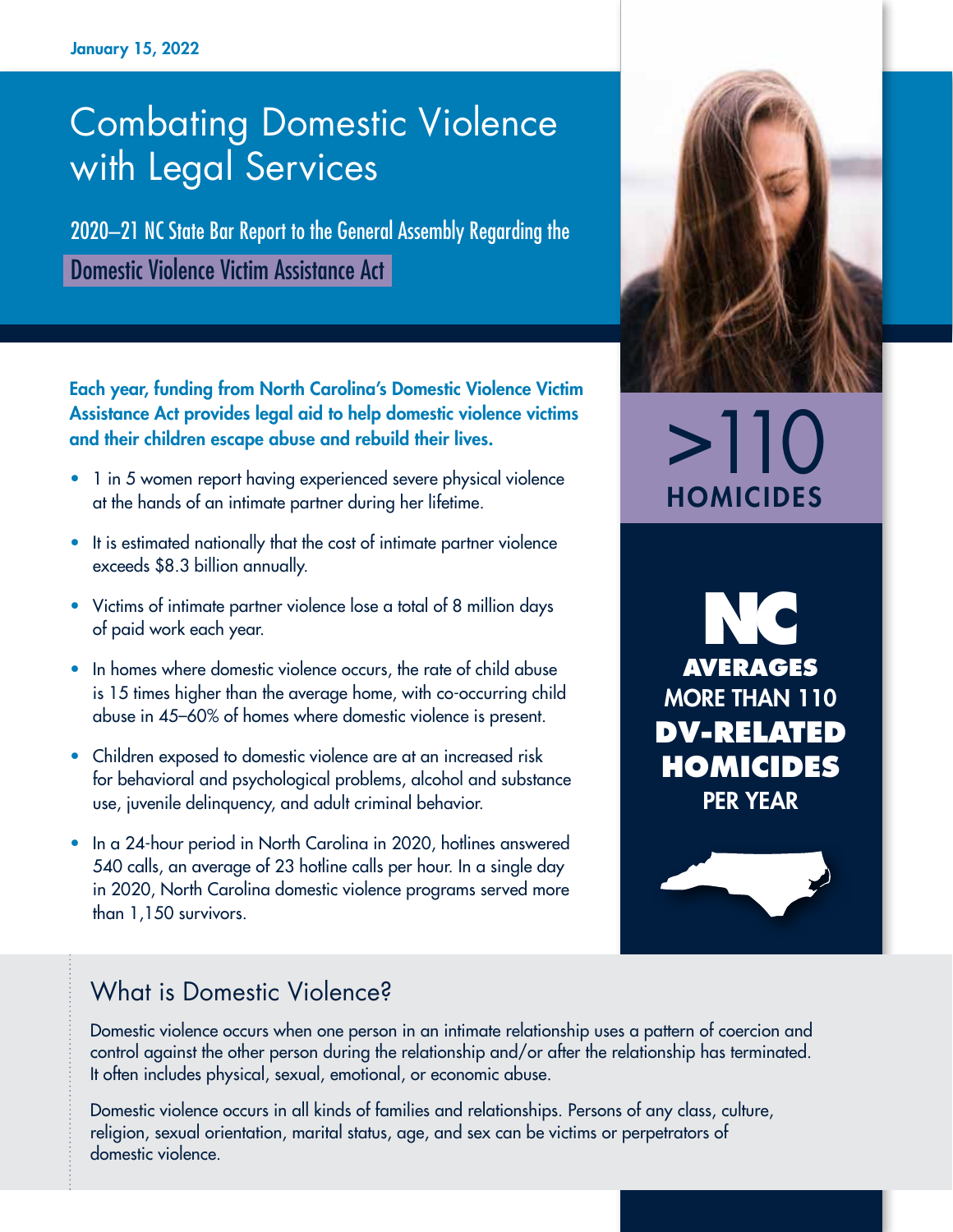# State Funding in 2020–2021 for the A TOTAL OF

Domestic Violence Victim Assistance Act

### Funding through the Domestic Violence Victim Assistance Act is used:

- 1 To provide legal assistance to domestic violence victims;
- 2 To provide education to domestic violence victims regarding their rights and duties under the law; and
- **3** To involve the private bar in the representation of domestic violence victims

### through cases that address:

- 1 Actions for protective orders;
- 2 Child custody and visitation issues; and
- **3** Legal services which ensure the safety of the client and the client's children.

# \$688,622 WAS DISTRIBUTED

## **\$41,781**

to Pisgah Legal Services to serve Buncombe, Henderson, Madison, Polk, Rutherford, and Transylvania counties

## **\$646,842**

to Legal Aid of North Carolina to serve all other counties

(figures rounded)

## One woman's story

The phrase "Home Sweet Home" took on new significance in 2020 as the pandemic took hold, and everyone was encouraged to shelter in place. But for Tiffany, her temporary home was more of a prison than a refuge.

After the mobile home she rented was condemned in late 2019, a former co-worker offered her a room to rent at his house. With only 15 days to find a new place, she accepted, with affordable places to live quite scarce.

*MATHEMAD* 

It wasn't long before Tiffany realized that her new landlord wanted more from her than just rent money. Afraid to leave during the pandemic, and with nowhere else to go, Tiffany endured constant harassment for almost seven months. One night she woke to find him touching her. Then he demanded she pay him \$550/month and have sex with him weekly. She called Pisgah Legal Services.

After consulting with Pisgah Legal Attorney Casey Steen, Tiffany was referred to Pisgah Legal Social Worker Sandy Devoid to help her find safe housing. A local church generously paid for temporary housing while Sandy sought long-term housing. When Tiffany found a new place to live, Sandy helped her apply and get approved.

Unfortunately, Tiffany still needs Pisgah Legal Services. Her former landlord tracked her to her new home and began throwing trash on her lawn and threatening her. Casey has filed for protective orders as this man stalks Tiffany at her home and at work. He has been jailed but continues to harass her.

Tiffany says, "I've never had anyone in my life like Sandy. She doesn't judge me. She lifts me up. And Pisgah Legal isn't just a lawyer's office. They help in a lot of ways that people don't even think about."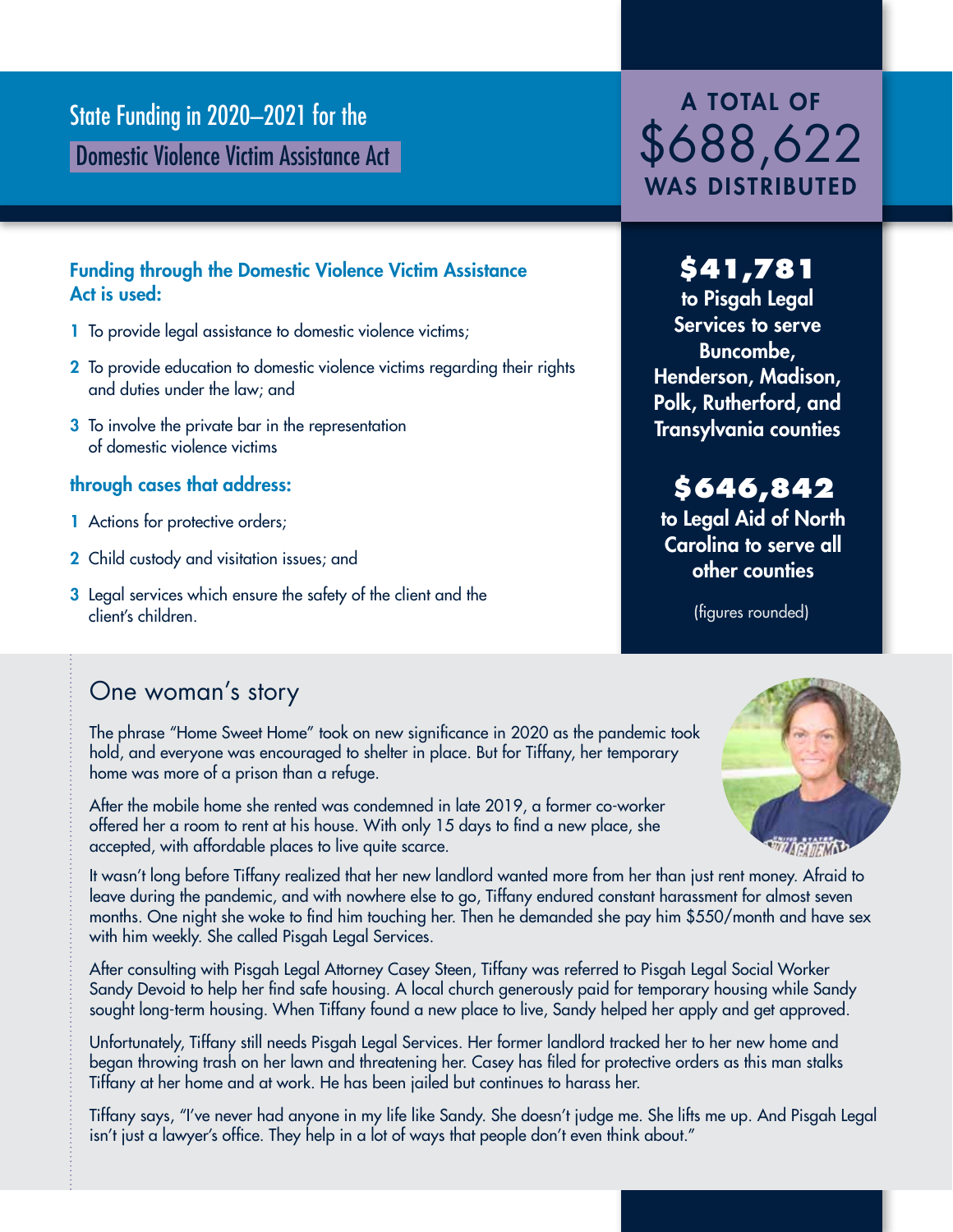LANC & Pisgah Legal Services receive funds from the<br>Domestic Violence Victim Assistance Act 6,615,000 Domestic Violence Victim Assistance Act LANC & Pisgah Legal Services receive funds from the

# CASES COMPLETED

### Legal Aid of North Carolina (LANC) and Pisgah Legal Services provide free legal services to domestic violence victims so they can escape abuse and rebuild their lives.

### Legal Services

Legal aid attorneys and private volunteer attorneys help victims secure court protective orders to improve the safety of adult and child victims. Legal aid also helps victims address a range of other issues to increase their independence from abusers, including child custody and child support, divorce, division of marital property, and housing and consumer issues.

The types of services that are provided vary depending upon the availability of legal aid staff and private volunteer attorneys to represent domestic violence victims in each of the 100 counties in North Carolina. On short notice, legal aid attorneys must interview the victim and any other witnesses, gather records, and prepare for trial, which is scheduled within 10 days of when the victim files court action to obtain a temporary protective order. Because victim safety is always a concern, attorneys must address safety plans for victims and their families.

### Community Involvement

The legal aid organizations work closely with community-based programs, agencies, and task forces to address other non-legal needs of domestic violence victims. In addition, staff attorneys work to educate the victims and others within a community, such as landlords, about their rights and duties under the law. This community involvement is critical to helping victims gain much needed self-sufficiency to stop the domestic violence.

### Volunteer Attorneys

Legal aid attorneys train private volunteer attorneys to represent domestic violence victims in court to obtain protective orders. Also, volunteer attorneys accept cases where domestic violence victims need legal representation in matters such as divorce and child custody and support.

From **July 2020 thru June 2021,** Legal Aid of North Carolina and Pisgah Legal Services completed **6,615** cases for domestic violence victims.

Of these cases, **782** were completed by volunteer attorneys.

Civil legal aid helped domestic violence victims secure **2,350** protective orders, protected custody rights for **722** victims, and protected housing rights for **136** victims.